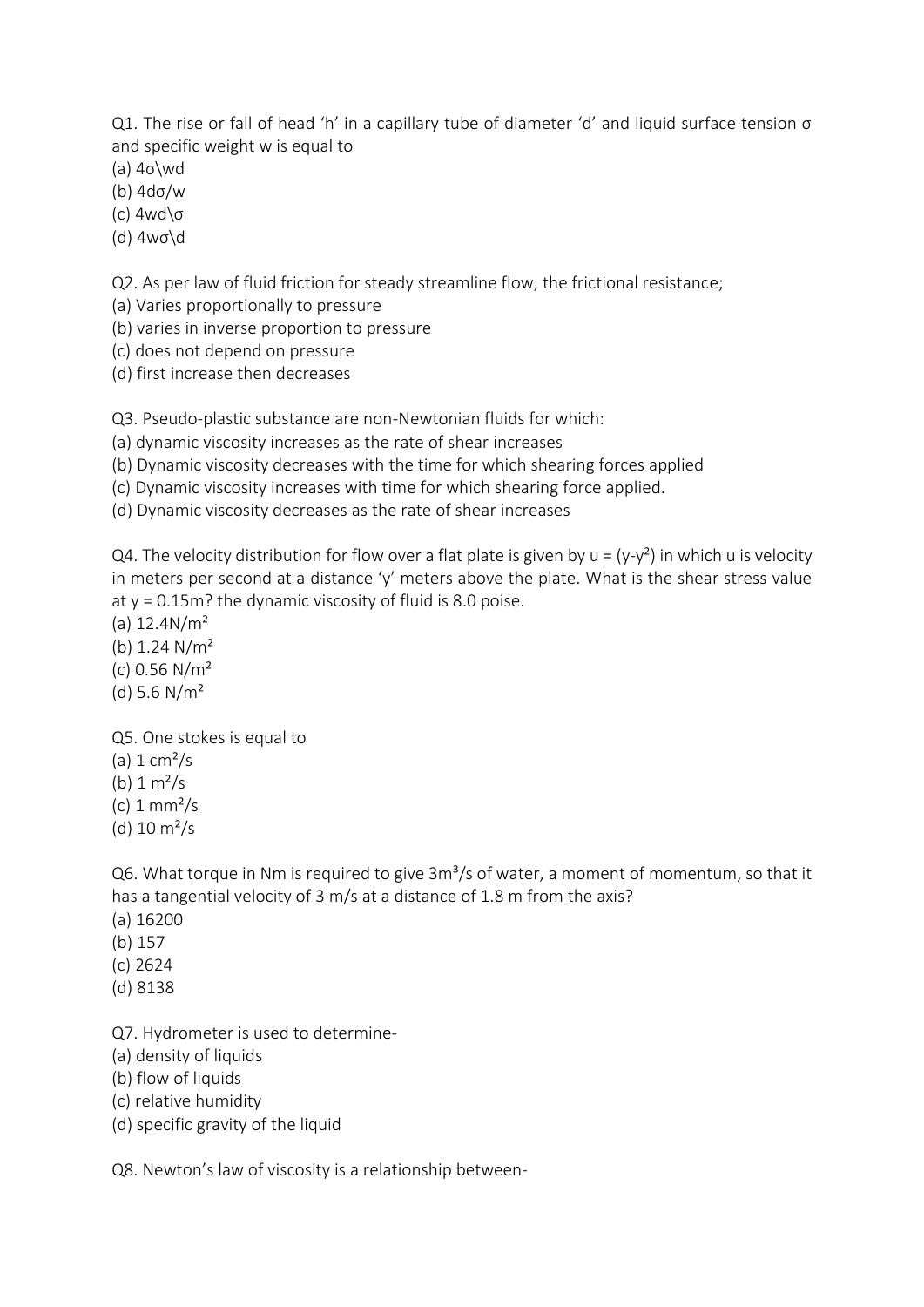- (a) Rate of shear strain & temperature
- (b) Shear stress & rate of shear strain
- (c) Pressure, velocity & temperature
- (d) Shear stress & velocity

Q9. In Redwood viscometer

- (a) absolute value of viscosity is determined
- (b) Part of the head of fluid is utilized in overcoming friction
- (c) fluid discharges through orifice with negligible velocity
- (d) comparison of viscosity is done

Q10. Property of a fluid by which molecules of different kind of fluids are attracted to each other is called \_\_\_\_\_\_\_\_\_.

- (a) adhesion
- (b) cohesion
- (c) viscosity
- (d) compressibility

Q11. Property of a fluid at zero temperature is referred to as

- (a) Stagnation property
- (b) Standard property
- (c) Simple property
- (d) None of these

Q12. The stress, which is responsible for retaining water in a capillary tube the free water surface of the water body in which the capillary tube is inserted, is called the

- (a) Capillary compression
- (b) Capillary tension
- (c) Capillary pore pressure
- (d) None of these

Q13. A liquid compressed in cylinder has a volume of 0.04  $m<sup>3</sup>$  at 50 N/cm<sup>2</sup> and a volume of 0.039  $m<sup>3</sup>$  at 150 N/cm<sup>2</sup>. The bulk modulus of elasticity of liquid is:

- (a)  $400 \text{ N/cm}^2$
- (b) 4000  $N/cm<sup>2</sup>$
- (c) 40000 N/cm²
- (d) 40 N/cm²
- Q14. The viscosity of a gas
- (a) decreases with increase in temperature
- (b) increases with increases in temperature
- (c) is independent of temperature
- (d) is independent of pressure for very high pressure intensities

Q15. A fluid in which resistance to deformation is independent of the shear stress, is called

\_\_\_\_\_\_\_\_\_\_\_.

<sup>(</sup>a) Bingham plastic fluid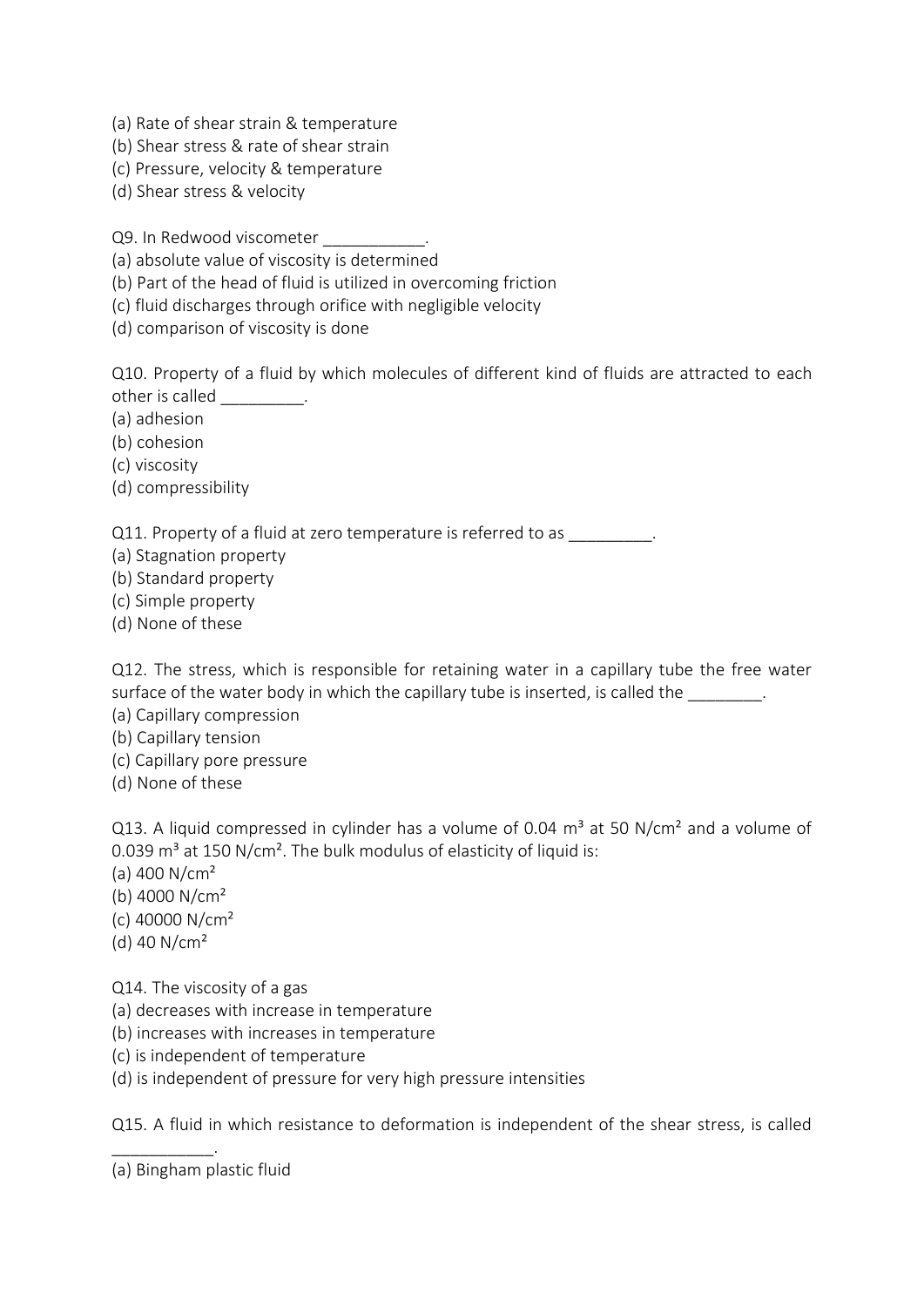- (b) Pseudo plastic fluid
- (c) dilatant fluid
- (d) Newtonian fluid

Q16. Specific weight of sea water is more than that of pure water because it contains

- (a) dissolved air
- (b) Dissolved salt
- (c) Suspended matter
- (d) all options are correct

Q17. The property of a fluid which enables it to resist tensile stress is known as

- (a) compressibility
- (b) surface tension
- (c) cohesion
- (d) adhesion

Q18. The figure below shows four curves A, B, C, D on a plot of viscous shear stress versus velocity gradient for three fluids, viz., Newtonian, non- Newtonian and ideal; and an ideal solid. For ideal solid, the curve applicable is:<br>4 |  $\uparrow$ 



- (a) A
- (b) B
- (c) C
- (d) D

Q19. If cohesion between molecules of a fluid is greater than adhesion between fluid and glass. Then the free level of fluid in a dipped glass tube will be

- (a) higher than the surface of liquid
- (b) the same as the surface of liquid
- (c) lower than the surface of liquid
- (d) unpredictable

Q20.  $V = 0.00022t - \frac{1.8}{t}$  $\frac{1}{t}$  is the equation to determine kinematic viscosity of liquid by

- (a) Redwood viscometer
- (b) Engler viscometer
- (c) Say bolt universal viscometer
- (d) Newton viscometer

Q21. A fluid in equilibrium can't sustain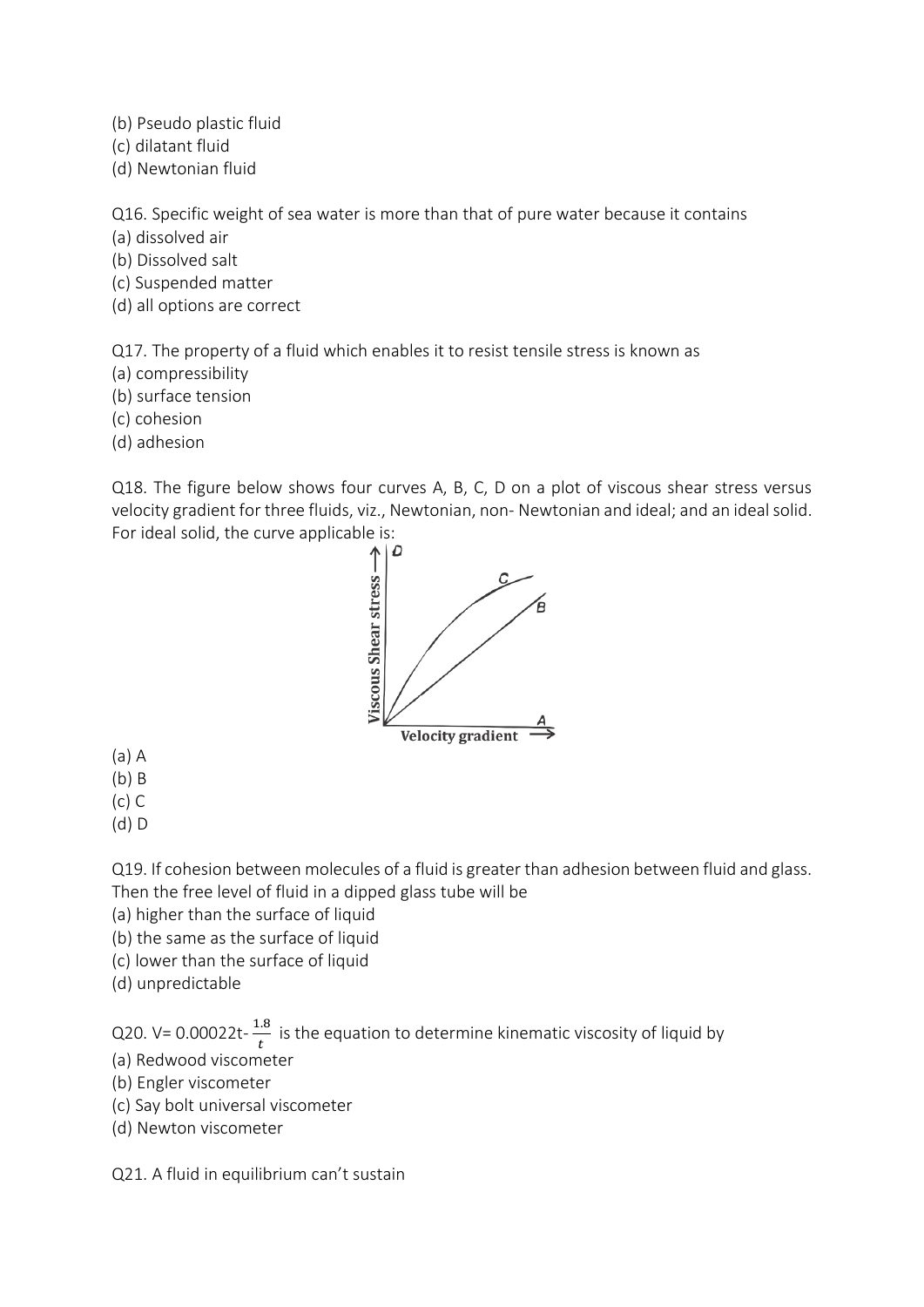(a) tensile stress

(b) compressive stress

(c) shear stress

(d) bending stress

Q22. Fluid is a substance which offers no resistance to change of

(a) Pressure

(b) Flow

(c) Shape

(d) Volume

Q23. Match List -I with List -II and select the correct answer using the codes given below the lists.

List -I

A. Dynamic viscosity

B. Moment of momentum

C. Power

D. Volume modules of elasticity

List -II

1.  $[ML^{2}T^{-3}]$  $2. [ML^{-1}T^{-1}]$ 3.  $[ML^{2}T^{-1}]$ 4.  $[ML^{-1}T^{-2}]$ (a) A-1; B-4; C-2; D-3 (b) A-3; B-5; C-1; D-2 (c) A-1; B-5; C-2; D-3 (d) A-2; B-3; C-1; D-4

Q24. Match List -I with List -II and select the correct answer using the codes given below the lists:

|        | A. Lubrication |                          |   | 1. Surface tension                         |                    |  |  |
|--------|----------------|--------------------------|---|--------------------------------------------|--------------------|--|--|
|        |                |                          |   | B. Rise of sap in trees 2. Vapour pressure |                    |  |  |
|        |                | C. Formation of droplets |   | 3. Viscosity                               |                    |  |  |
|        | D. Cavitation  |                          |   |                                            | 4. Surface tension |  |  |
| Codes: |                |                          |   |                                            |                    |  |  |
|        | А              | В                        | C |                                            |                    |  |  |
| (a)    | 2              | $\overline{4}$           | 1 | 3                                          |                    |  |  |
| (b)    | 3              | 4                        | 1 | $\mathfrak{D}$                             |                    |  |  |
| (c)    | 2              | 1                        | 4 | 3                                          |                    |  |  |
| (d)    | ξ              | 1                        |   | $\mathcal{P}$                              |                    |  |  |
|        |                |                          |   |                                            |                    |  |  |

Q25. If the surface of the liquid is convex, then

(a) Cohesion pressure is negligible

(b) Cohesion pressure is decreased

(c) Cohesion pressure is increased

(d) None of these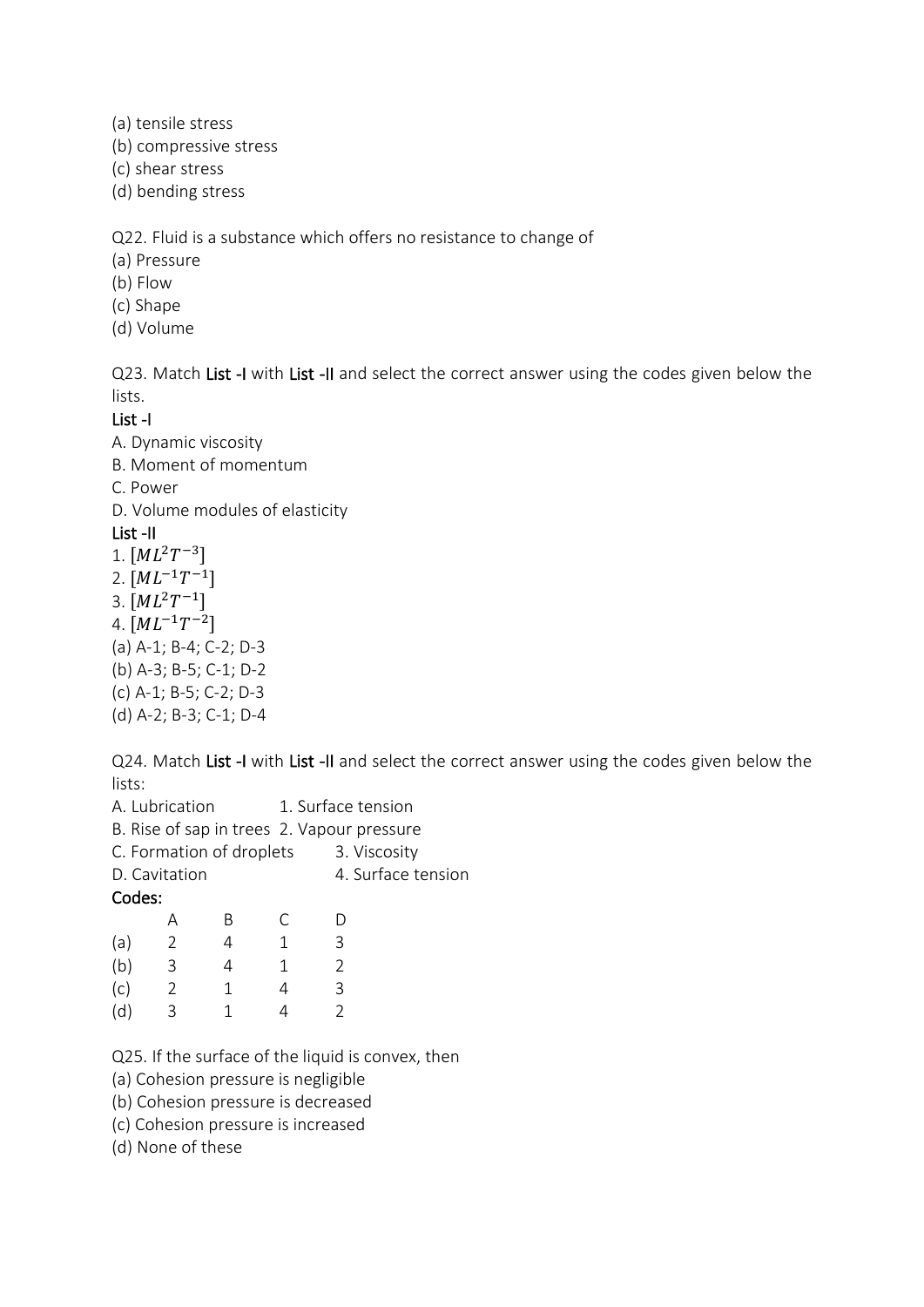Q26. For very great pressures, viscosity of most gases and liquids

(a) remains same

(b) increases

(c) decreases

(d) shown erratic behavior

Q27. Pressure inside a water droplet is given by the relation

(a) 
$$
P = \frac{4\sigma}{d}
$$
  
\n(b)  $P = \frac{3\sigma}{d}$   
\n(c)  $P = \frac{8\sigma}{d}$   
\n(d)  $P = \frac{16\sigma}{d}$ 

Q28. What happens to the specific volume of water when it is heated at 0°C?

(a) Decreases steadily

(b) Increases steadily

(c) first increases then decreases

(d) First decreases then increases

Q29. The surface tension of mercury at normal temperature compared to that of water is

(a) more

(b) less

(c) same

(d) More or less depending on size of glass tube

Q30. Velocity of pressure waves due to pressure disturbances imposed in a fluid is equal to (E is bulk modulus and ρ is density)

1. 
$$
\sqrt{\frac{E}{\rho}}
$$
  
\n2.  $\sqrt{E\rho}$   
\n3.  $\sqrt{\frac{\rho}{E}}$   
\n3.  $\sqrt{\frac{1}{\rho E}}$   
\n(a) Only 1  
\n(b) Only 2  
\n(c) Only 3

(d) Only 4

Q31. Capillary action is due to the

(a) Surface tension

- (b) Cohesion of the liquid
- (c) adhesion of the liquid molecules and the molecules on the surface of a solid
- (d) All options are correct

Q32. The angle of contact in case of a liquid depends upon;

A. The nature of the liquid and the solid

- B. The material which exists above the free surface of the liquid.
- (a) Only A
- (b) Only B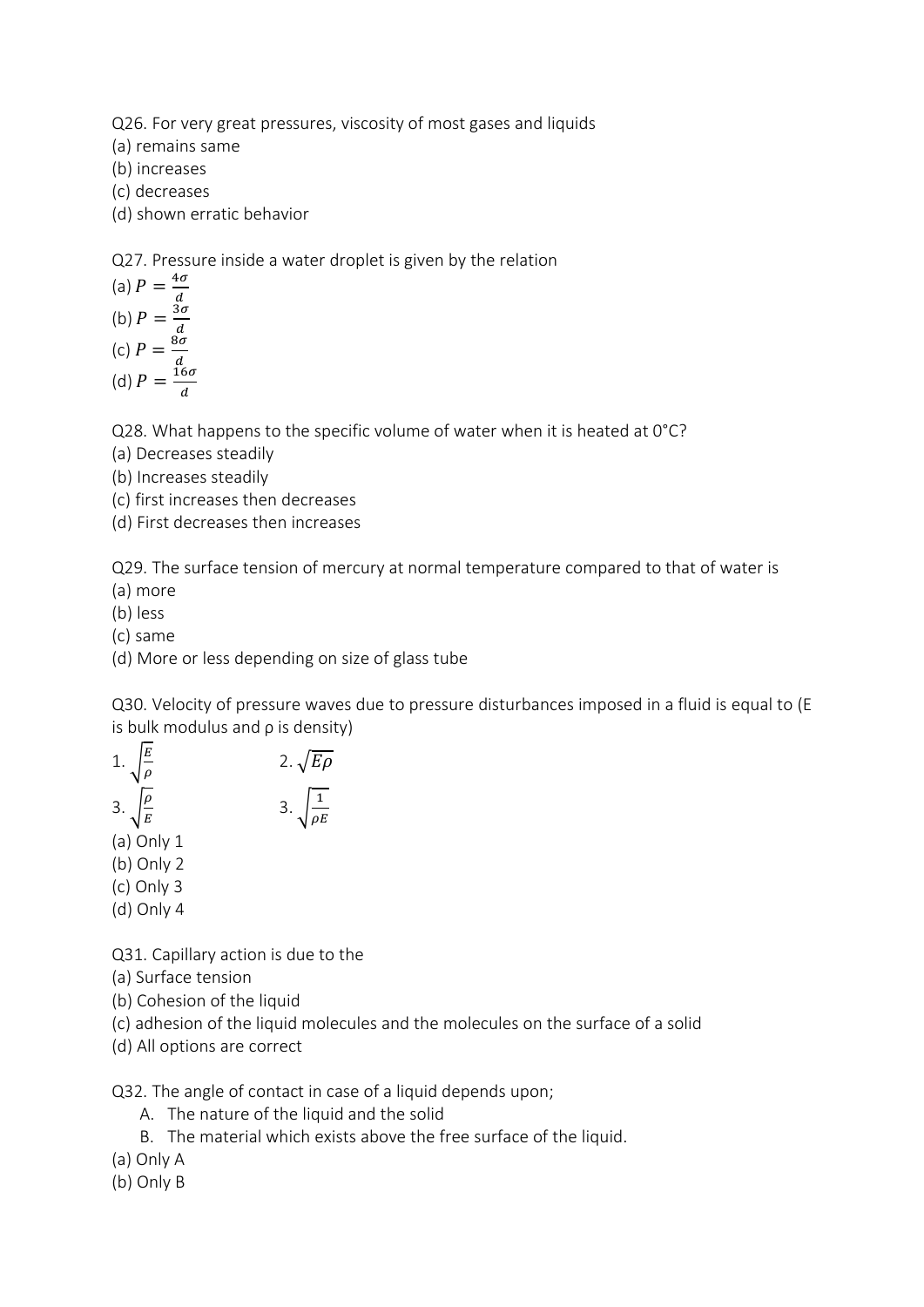(c) Both A and B

(d) Neither A nor B

Q33. Alcohol is used in manometer because

(a) it has low vapor pressure

(b) it is clearly visible

(c) it has low surface tension

(d) it can provide longer column due to low density

Q34. will exhibit viscoelastic behavior.

(a) Steel

(b) Diamond

(c) Organic polymers

(d) Neoprene

Q35. In an experiment, the following shear stress-time rate of shear strain values are obtained for a fluid:

| Time rate of shear strain (1/S) |  |  |
|---------------------------------|--|--|
| Shear stress (kPa)              |  |  |

How can the fluid be classified?

- (a) Newtonian fluid
- (b) Bingham plastic
- (c) Pseudo plastic
- (d) Dilatant

Q36. Free surface of a liquid behaves like a sheet and tends to contract to smallest possible area due to the

- (a) force of adhesion
- (b) force of cohesion
- (c) force of friction
- (d) force of diffusion

Q37. The vapor pressure over the concave surface is

(a) less than the vapor pressure over the plane surface

(b) equal to the vapor pressure over the plane surface

(c) greater than the vapor pressure over the plane surface

(d) zero

Q38. Consider the following statements;

- 1. Piezometer is used to measure small variation of pressure above or below ambient pressure.
- 2. Thixotropic fluid exhibits decrease in viscosity with time.

Which of the above statements is/are correct?

- (a) only 1
- (b) only 2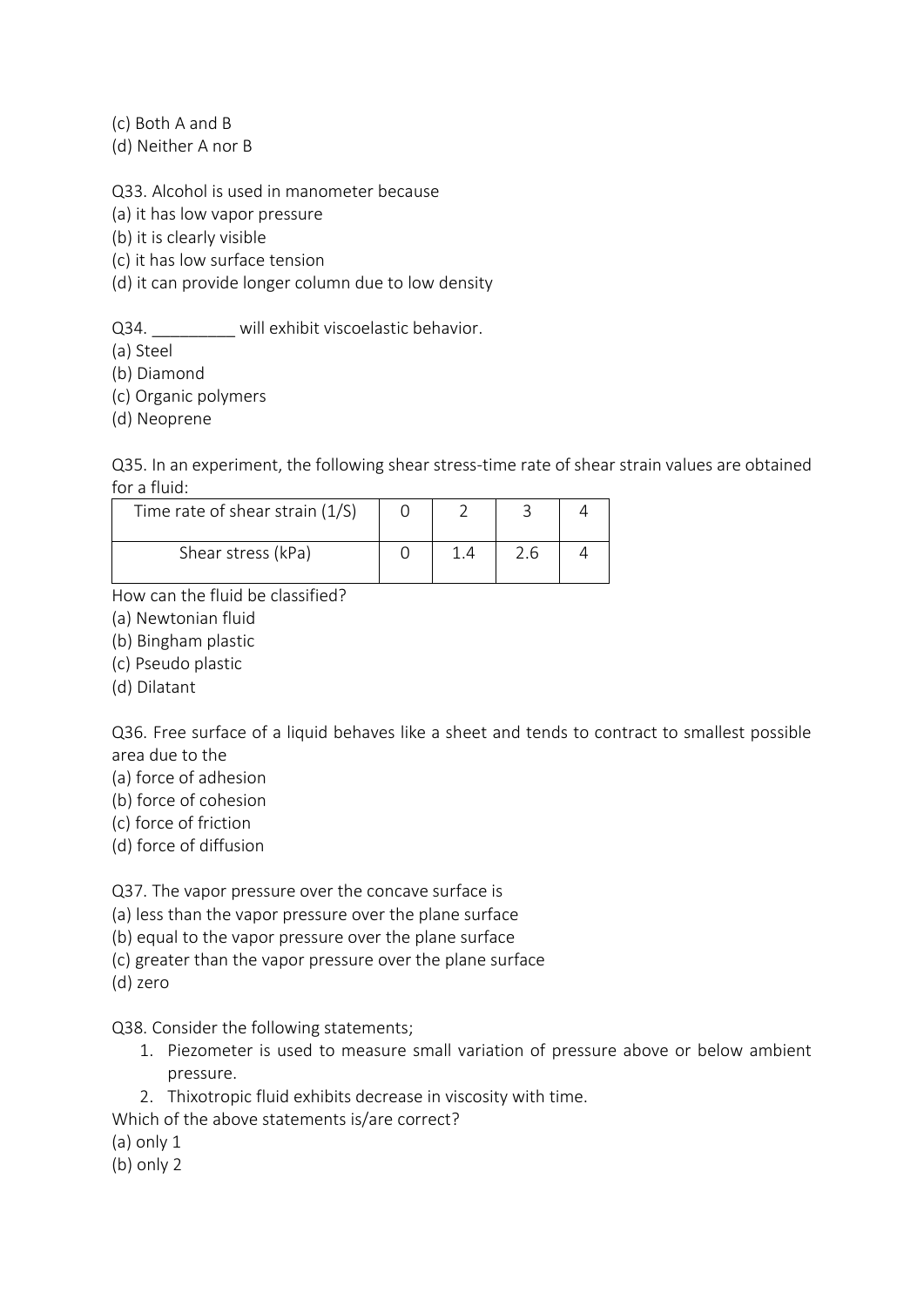(c) Both 1 and 2

(d) Neither 1 nor 2

Q39. A fluid is defined as one which;

(a) cannot withstand shear

(b) can withstand elongation

(c) Deforms continuously when subjected to shear stress

(d) is solid-like when there is no motion

Q40. The most important property of a lubricant is its:

(a) viscosity

(b) pour point

(c) flash point

(d) thermal stability

Q41. The forces on fluid elements are caused by agencies such as gravity and magnetic fields.

- (a) Velocity
- (b) Pressure
- (c) Surface
- (d) Body

Q42. Piezometer is used to measure:

- (a) Pressure in pipe, channels etc.
- (b) Atmospheric pressure
- (c) Very low pressure
- (d) Difference of pressure between two points

# Q43. One torr pressure is equivalent to:

- (a) 1 atmosphere
- (b) 1 mm of mercury
- (c) 10 m of water
- (d) 1 Pascal

Q44. In manometer a better liquid combination is one having

- (a) High viscosity
- (b) Lower surface tension
- (c) Low viscosity
- (d) Higher surface tension

Q45. A Piezometer cannot be used for pressure measurement in pipes when

- (a) Pressure difference is low
- (b) Velocity is high
- (c) Fluid in the pipe is a gas
- (d) fluid is highly viscous

Q46. Pressure intensifier increases the pressure in proportion to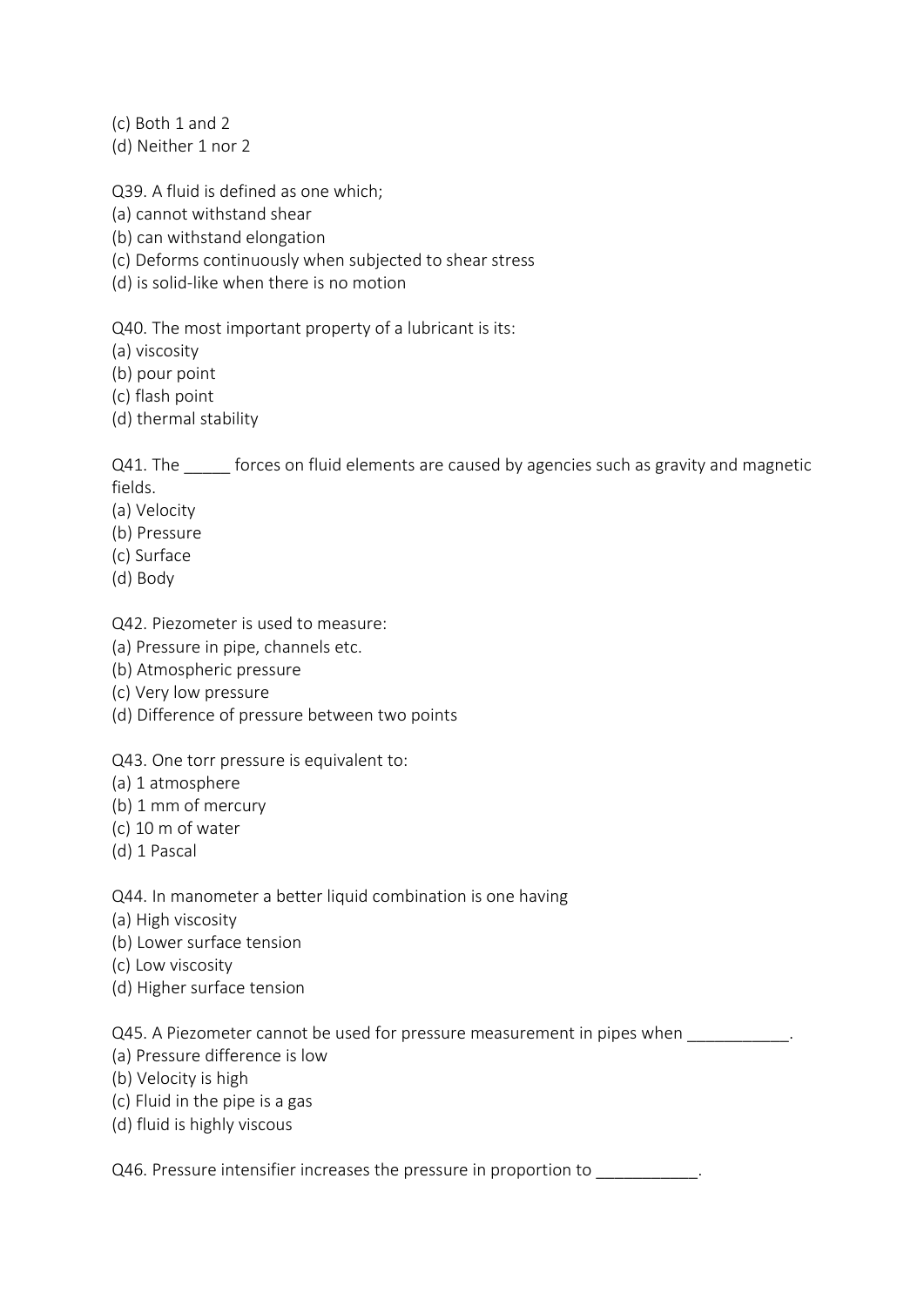(a) ratio of diameters

- (b) square of ratio of diameters
- (c) inverse ratio of diameters
- (d) square of inverse ratio of diameters

Q47. Hydraulic accumulator is used for

- (a) accumulating oil
- (b) supplying large quantities of oil for very short duration
- (c) generally high pressures to operate hydraulic machines
- (d) supplying energy when main supply fails

Q48. The pressure at point in a fluid will not be same in all the directions when the fluid is

- (a) moving
- (b) viscous

(c) viscous and static

(d) viscous and moving

Q49. In an isothermal atmosphere, the pressure

- (a) decreases linearly with elevation
- (b) remains constant
- (c) varies in the same way as the density
- (d) increases exponentially with elevation

Q50. The pressure in Pascals at a depth of 1 m below the free surface of a body of water will be equal to

- (a) 1 Pa (b) 98.1 Pa (c) 981 Pa
- (d) 9810 Pa

# **solutions**

S1. Ans.(a) Sol. Capillary rise or fall  $h = \frac{4\sigma \cos\theta}{\rho g d}$ But  $\omega$  (Weight density) = ρg, and cos  $\theta$  for water and glass = 1  $\because \left| h = \frac{4\sigma}{\sigma} \right|$ ωd

S2. Ans.(c)

Sol. The frictional resistance as per law of fluid friction for steady streamline flow, depends on viscosity which causes the viscous forces between two adjacent layers. There is no relation between pressure and frictional resistance.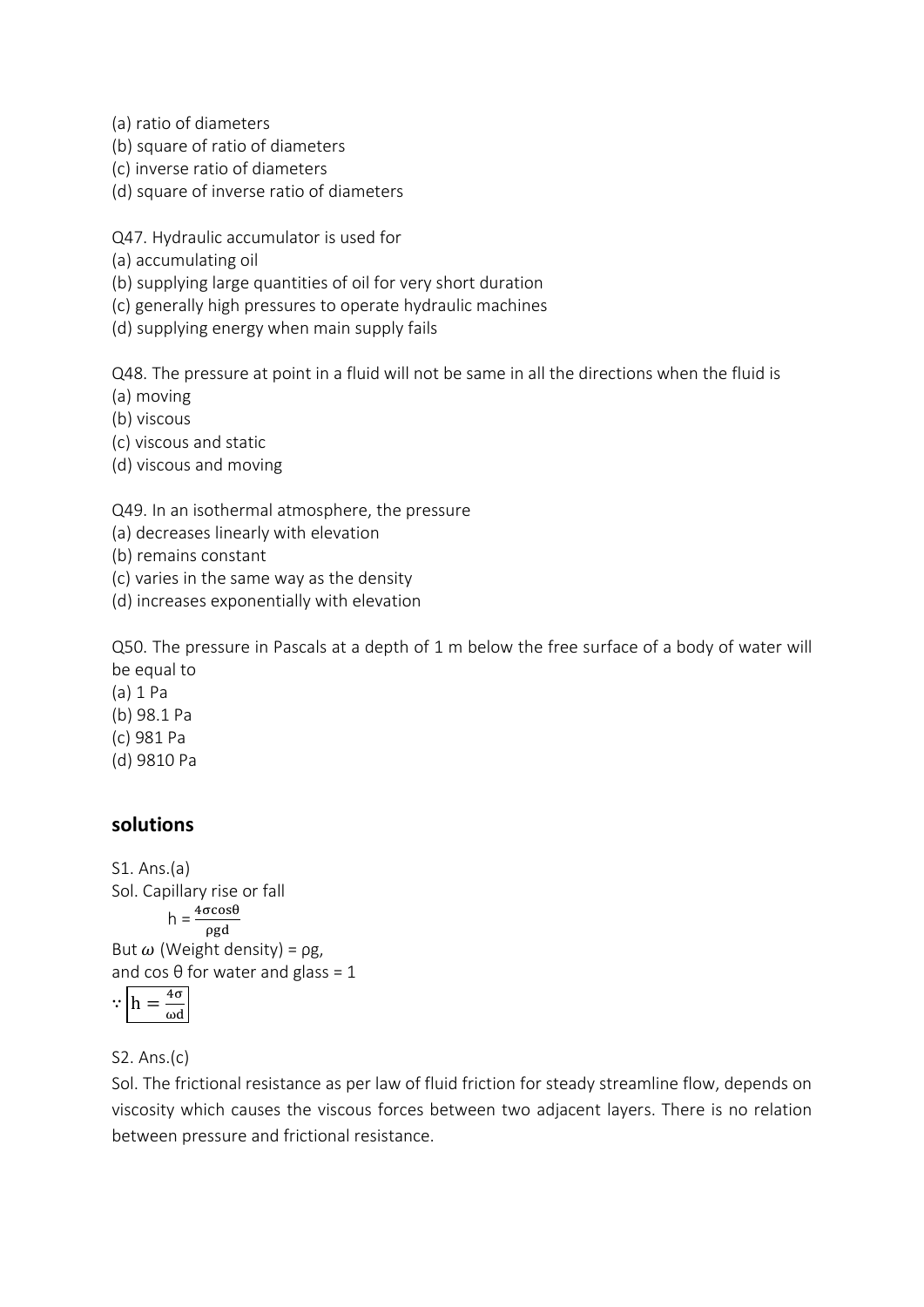S3. Ans.(d) Sol. For pseudoplastic fluid follows power law

$$
\tau = B + k \left(\frac{dV}{dy}\right)^n
$$

$$
\tau = k \left(\frac{dV}{dy}\right)^n \text{ if } B = 0
$$
  
\n
$$
\tau = \left[k \left[\frac{dV}{dy}\right]^{n-1}\right] \cdot \frac{dV}{dy}
$$
  
\n
$$
\tau = \mu_{app} \cdot \frac{dV}{dy} \text{ [Where } \mu_{app} = k \left[\frac{dV}{dy}\right]^{n-1}\text{]}
$$
  
\n
$$
\tau = B + \mu_{app} \left(\frac{dV}{dy}\right) \qquad \text{from figure we can see that}
$$
  
\npseudo – plastic follows decreasing slope

Which indicates that as the rate of shear increases than dynamic viscosity is decreases.

S4. Ans.(c)  
\nSol. We know that the shear stress is  
\n
$$
\tau = \mu \frac{dv}{dy}
$$
\n
$$
\therefore \left[\frac{dv}{dy}\right]_{y=0.15} = \frac{d}{dy} [y - y^2]
$$
\n
$$
= [1 - 2y]^{0.15}
$$
\n
$$
= 1 - 2[0.15 - 0]
$$
\n
$$
= 1 - 030
$$
\n
$$
= 0.70
$$
\n
$$
\tau = \mu \frac{dv}{dy}
$$
\n
$$
\tau = (8 \times 10^{-1}) \times 0.70
$$
\n
$$
= 0.56 \text{ N/m}^2
$$

S5. Ans.(a) Sol. We know that (stoke is the unit of kinematic viscosity)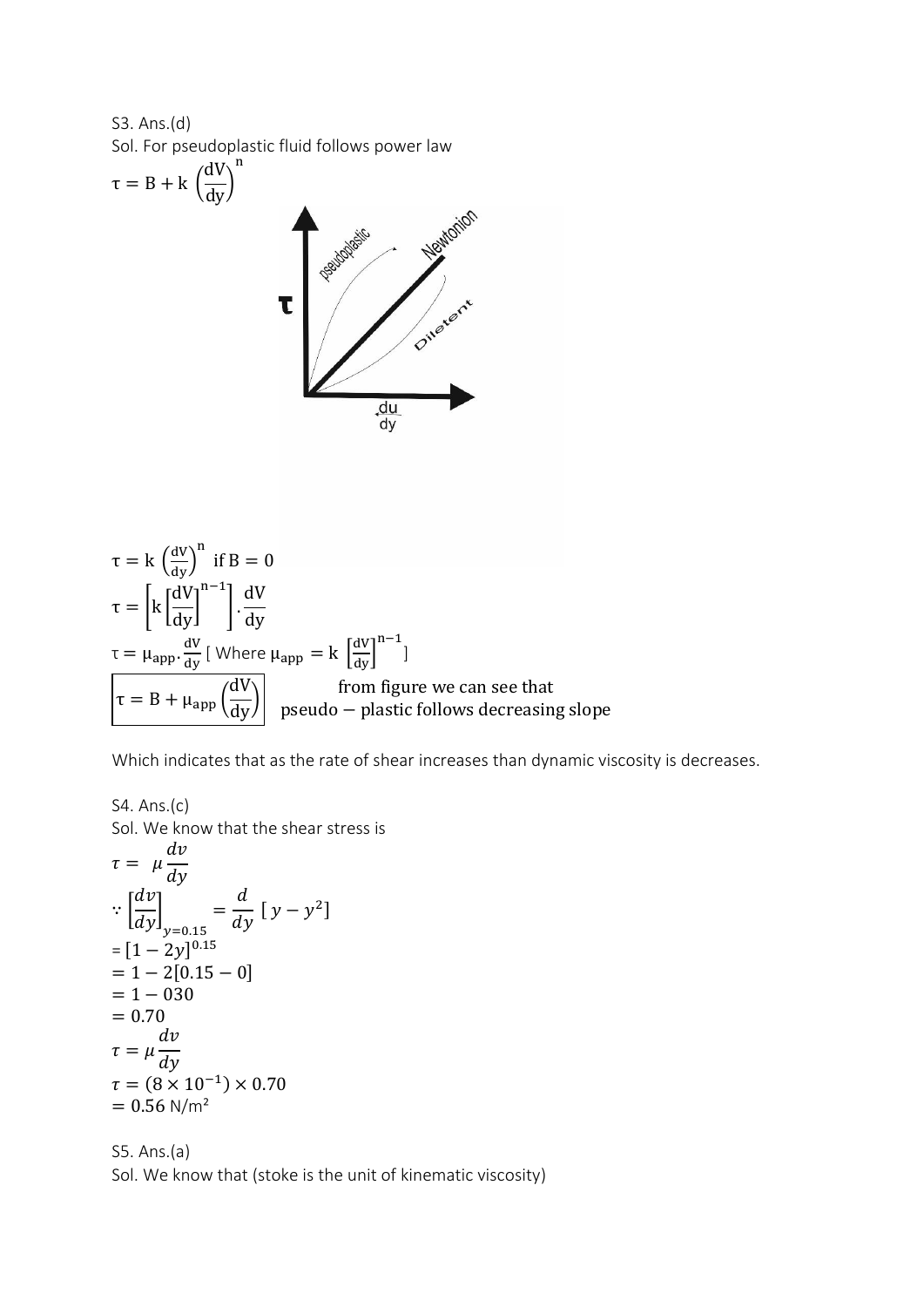1 stoke =  $10^{-4}$  m<sup>2</sup>/sec 1 stoke =  $10^{-4} \times 10^4 \frac{cm^2}{cm^2}$ sec 1 stoke =  $1 \text{ cm}^2/\text{sec}$ 

S6. Ans.(a) Sol. We know that the momentum of water is  $F = \rho a V^2$  $F = \rho Q V$  $F = 1000 \times 3 \times 3$  $= 9000 N$ . Moment of momentum i.e. torque required  $\tau = f \times y$  $\tau = 9000 \times 1.8$  $\tau = 16200$  Nm

S7. Ans.(d)

Sol. Hydrometer = it is an instrument which is used to measure the density of liquid with reference of water i.e. specific gravity.

#### S8. Ans.(b)

Sol. Newton's law states that the shear stress is directly proportional to the rate of shear strain for Newtonian fluid.

$$
\tau \alpha \frac{dv}{dy}
$$

$$
\tau = \mu \frac{dv}{dy}
$$

#### S9. Ans.(a)

Sol. A redwood viscometer is used to measure redwood viscosity which is further converted into kinematic viscosity. It is used to measure the flow of different fluids like petrol, glycol, engine oil and further find out kinematic viscosity with help of constant.

S10. Ans.(a) Sol. It is defined as-Cohesion – an attractive force between same kind of fluid molecules. Adhesion – an attractive force between different kind of fluid molecules.

S11. Ans.(a)

Sol. The property at which it's all energy measured at its static condition. When a fluid having zero velocity is the condition of stagnation. then its K.E, is zero and K.E. is function of absolute temp. so at zero absolute temp. property of fluid is known as stagnation property.

#### S12. Ans.(b)

Sol. Surface tension enhance the greater amount of adhesive force between the water and glass meniscus so the water level reached above the water surface.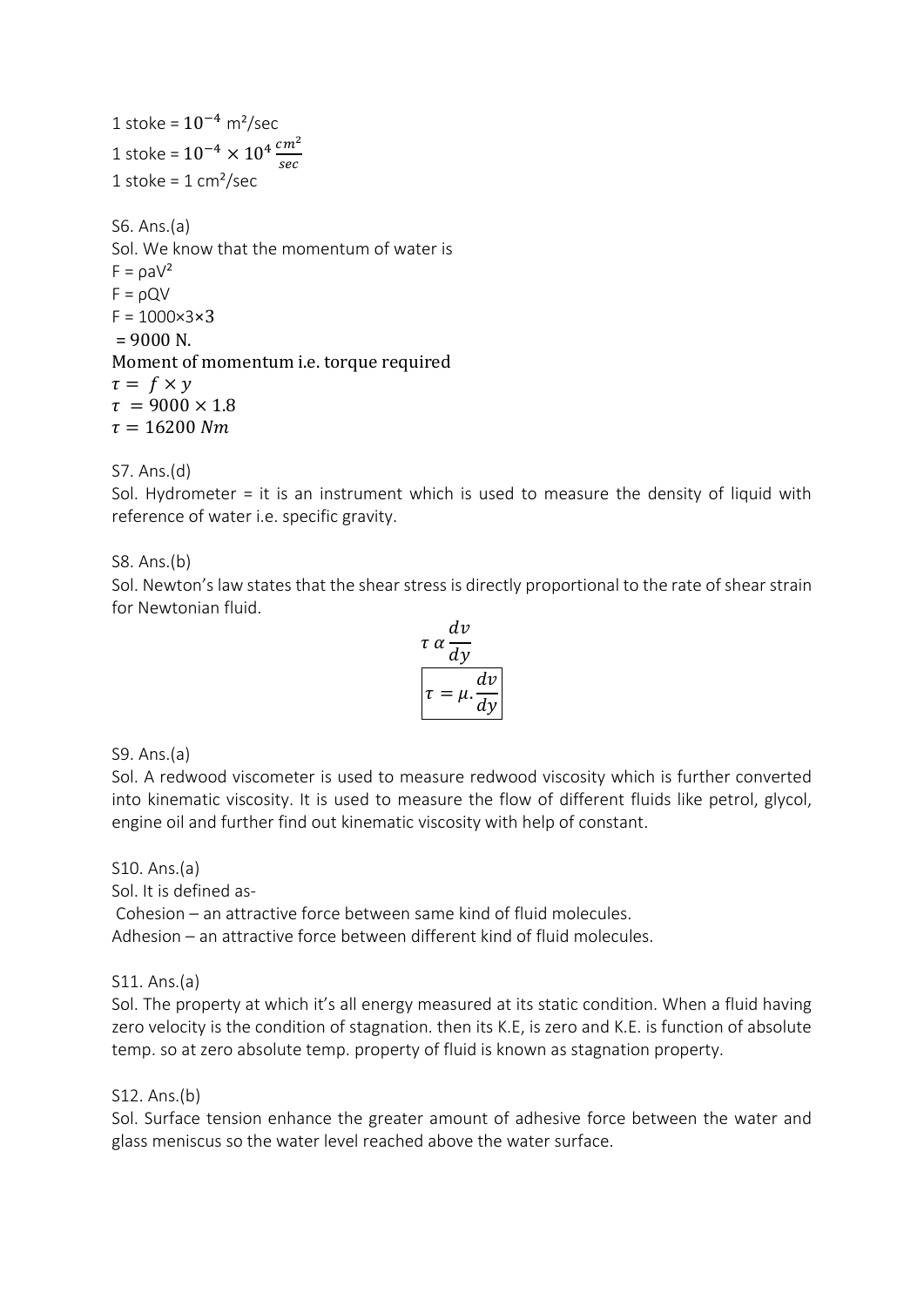S13. Ans.(b) Sol. Bulk modulus

$$
K = -\frac{\Delta P}{\Delta V/V}
$$
  

$$
K = -\left[\frac{0.04 \times [150 - 50]}{0.039 - 0.04}\right] = 4000 \ N/cm^2
$$

S14. Ans.(b)

Sol. As we know that

⇒ With increasing temp. viscosity of liquid decrease because as we increase the temperature which cause decreases the cohesive forces between modulus so that viscosity is decrease ⇒ with increasing temp. viscosity of gas increases because as we increase the temp. which cause increase the rate of molecules momentum transfer which is the main reason of viscous forces within the gases. So that viscosity in increase.

#### S15. Ans.(d)

Sol. For Newtonian fluid there is constant viscosity for different fluid at particular temp which resist the deformation without any influence of shear stress.

In other word dynamic viscosity is constant for particular fluid at particular temp.

#### S16. Ans.(d)

Sol. All options are correct, we all are aware already with this fact that sea water contains dissolved salt, dissolved air and some suspended matters which increase its specific weight as compare to pure water.

# S17. Ans.(b)

Sol. Surface tension – It is the property of fluid which enables that it will resist external tensile stress because of cohesive forces of molecules of a fluid.

S18. Ans.(d)



Sol. Ideal solid have zero deformation at any value of shear stress.

⇒ Newtonian fluid follows newton's law of viscosity i.e. shear stress is directly proportional to rate of shear strain

⇒ pseudo plastic fluid follows the power law of viscosity i.e. it will increase the rate of shear strain as we decrease shear stress

⇒ ideal fluid is incompressible and in-viscous fluid which is deform continuously without of any applied shear stress.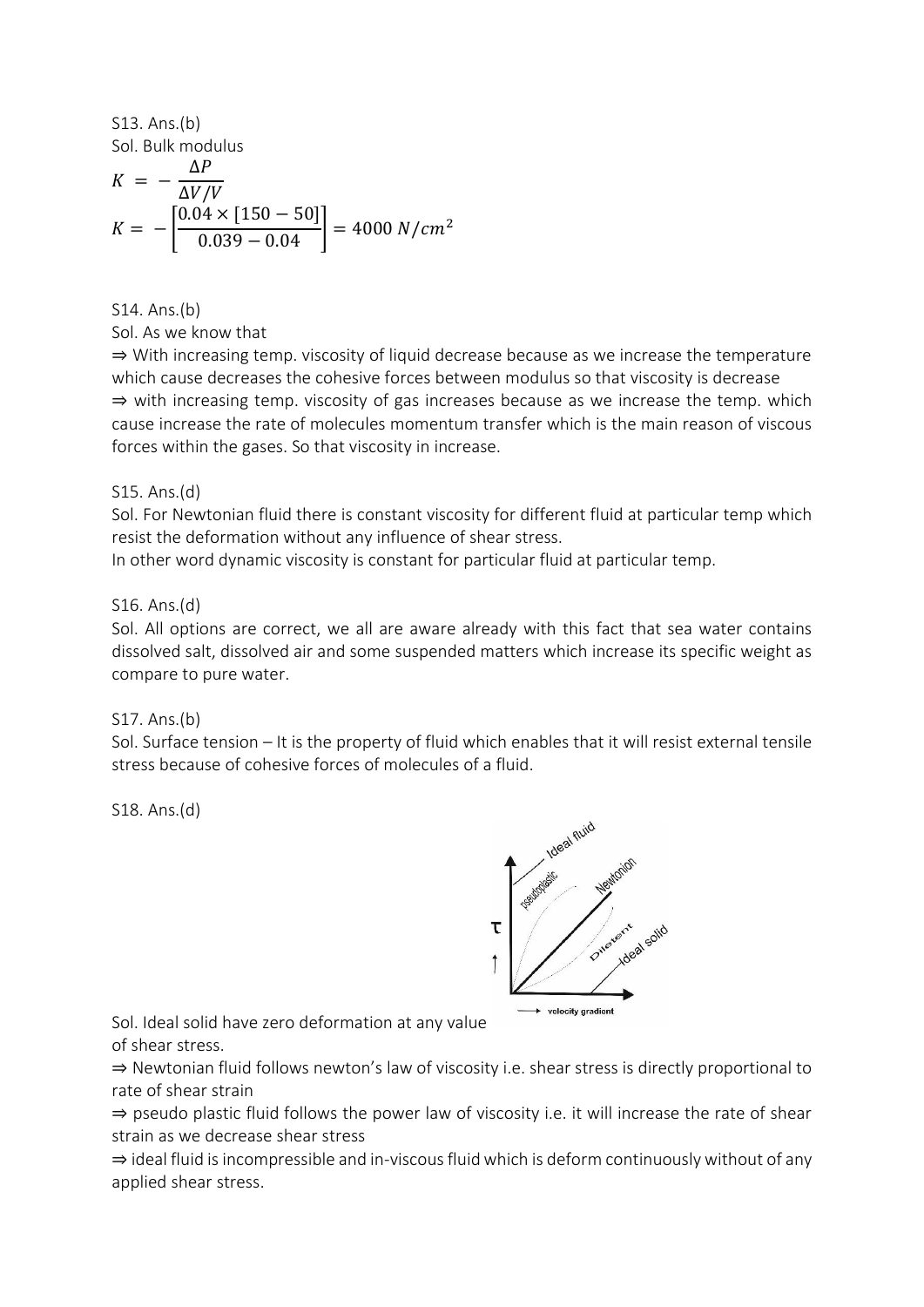### S19. Ans.(c)

Sol. It will shows the non-wetting phenomenon and making obtuse angle at contact. This phenomenon will show by mercury and Glass. In that case fluid will fall in the meniscus below the level of free surface of fluid.

### S20. Ans.(c)

Sol. Say-bolt universal viscometer: - the fluid whose viscosity is to be measured is filled in a vertical cylindrical chamber. A capillary tube is attached at the bottom of the chamber and it is maintained at constant temp.

$$
v = 0.00022 t - \frac{1.8}{t}
$$

#### S21. Ans.(c)

Sol. There is no shear force because shear force comes in picture only when fluid is in motion. i.e. fluid is not in equilibrium.

S22. Ans.(c)

Sol. Fluid is always taking the shape of the vessels in which fluids are filled because its molecules are not so closely packed as solid. so fluids do not give any resistance to change its shape.

S23. Ans.(d) Sol. S24. Ans.(d) Sol.

S25. Ans.(c)

Sol. If cohesion force b/w fluid particles is more than adhesive force b/w fluid molecules and solid surface then convex shape is formed. Eg, water and glass.

S26. Ans.(a) Sol. Pressure variation does not affect viscosity of most of the gases and liquids.

S27. Ans.(a) Sol.

S28. Ans.(d)

Sol. As, density of water is maximum at 4°C so when temperature of water is increased then upto 4°C specific volume decrease due to density increase and after that specific volume increase.

S29. Ans.(a)

Sol. Surface tension of water air interface is 72.86 MN/m and of mercury-air interface is 486.5 MN/m at room temperature 20°C.

S30. Ans.(a)

Sol. We know, velocity of pressure wave in a fluid is given by' C =  $\int \frac{dp}{dx}$  $\frac{ap}{d\rho}$  ---------- (1)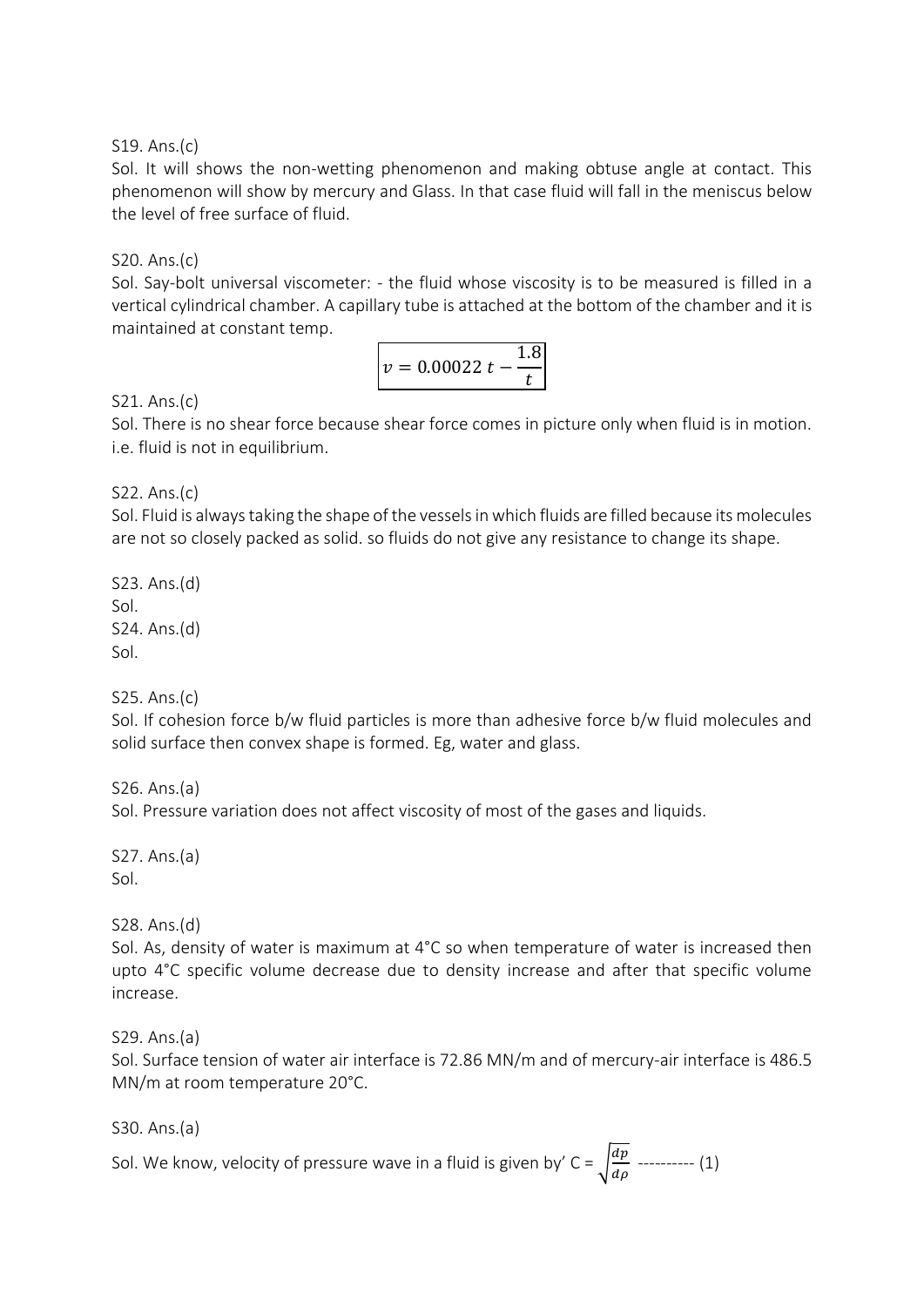But, Bulk modulus E =  $\frac{-dp}{dv}$  $\boldsymbol{v}$  -------------- (A) And mass m = constant  $\rho V = C$  ---------------(1) By differentiating  $'eq^n$  --------- (2)  $\rho$ dv + vd $\rho = 0$  $d\rho$  $\frac{d\rho}{\rho} = \frac{-dv}{v}$  $\boldsymbol{\mathcal{V}}$  --------------------- (B) From  $eq^n$  (A) and (B)  $E=\frac{dp}{d\rho}$  $d\rho$  $\rho$ -------------------- (C) From  $eq^n$  (1) and (2)  $C = |$  $E_{\rm}$  $\rho$ 

S31. Ans.(d)

Sol. All three factors. i.e. surface tension of liquid, cohesion force in liquid and adhesive force b/w modulus of liquid and solid surface are responsible for capillary rise.

#### S32. Ans.(c)

Sol. The angle of contact depends upon both the cohesion force and adhesion force both.

S33. Ans.(d)

Sol. It is provided long column so error in pressure measurement is very less.

S34. Ans.(c) Sol.



We can see that  $\mu_{app}$  is increasing which means  $n > 1$  for power low of viscosity. This is the condition for dilatant fluid.

#### S36. Ans.(b)

Sol. Free surface of liquid behave like a shunt this phenomenon gives by surface tension. Surface tension is nothing just unbalanced cohesive forces.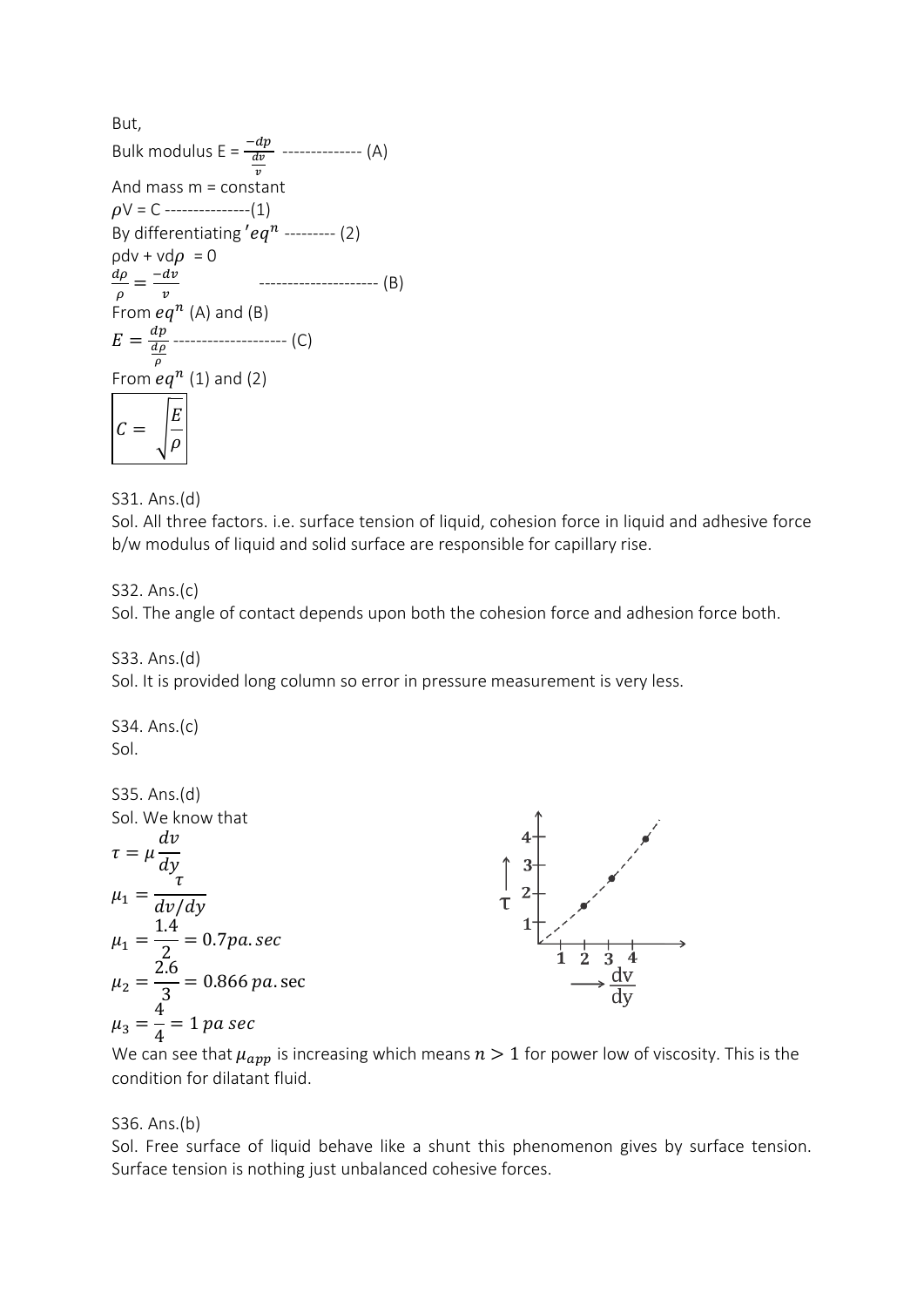### S37. Ans.(a)

Sol. There are two condition

- (i) If curvature is convex, r is positive  $P > P_{sat}$
- (ii) If curvature is concave, r is negative  $P \leq P_{\text{sat}}$ .

### S38. Ans.(b)

Sol. Piezometer is not able to measure pressure below ambient.



# S39. Ans.(c)

Sol. A fluid is defined as one which deforms continuously when subjected to shear stress.

S40. Ans.(a) Sol.

S41. Ans.(d)

Sol. Electric fields, magnetic fields, gravity forces all are the body forces which acts throughout the volume of the body.

# S42. Ans.(c)

Sol. Piezometer is a device which is used to measure low pressure it can only measure pressure of liquid only and not able to measure for gas. It could not able to measure pressure below ambient I.e. vacuum pressure.

S43. Ans.(b)

Sol. 760 torr = 1 atmospheric pressure 760 mm = 1 atmospheric pressure i.e. 1 mm of mercury = 760 torr it is on the name of Torricelli

#### S44. Ans.(c)

Sol. For a manometer a better liquid combination is one having low viscosity and lower surface tension but within the given option low viscosity is most appropriate option.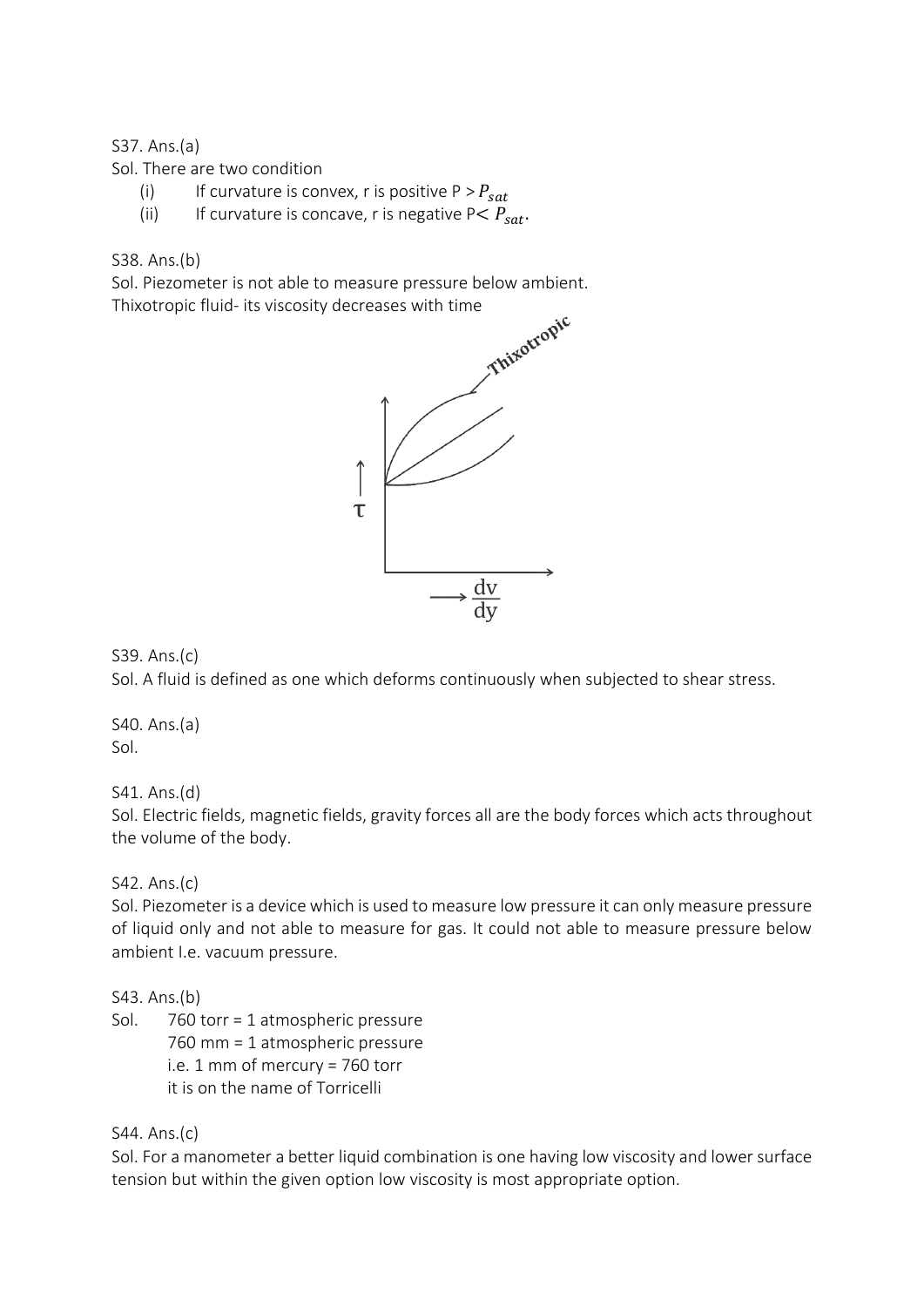S45. Ans.(c) Sol.

S46. Ans.(d)

Sol. It is a mechanical device which used large quantity of fluid at low pressure to increase the pressure of the fluid.



Pressure force are same for equilibrium

$$
\therefore F = P_1 A_1 = P_2 A_2
$$
  
\n
$$
\frac{P_2}{P_1} = \frac{A_1}{A_2} = \frac{(\pi/4) D_1^2}{(\pi/4) D_2^2}
$$
  
\n
$$
\therefore P \propto \frac{1}{D^2}
$$

Where  $P_1$  – Pressure at large area

 $A_1$  – Area of large section

 $P_2$  – Pressure at small area

 $A_2$  – Area of small section